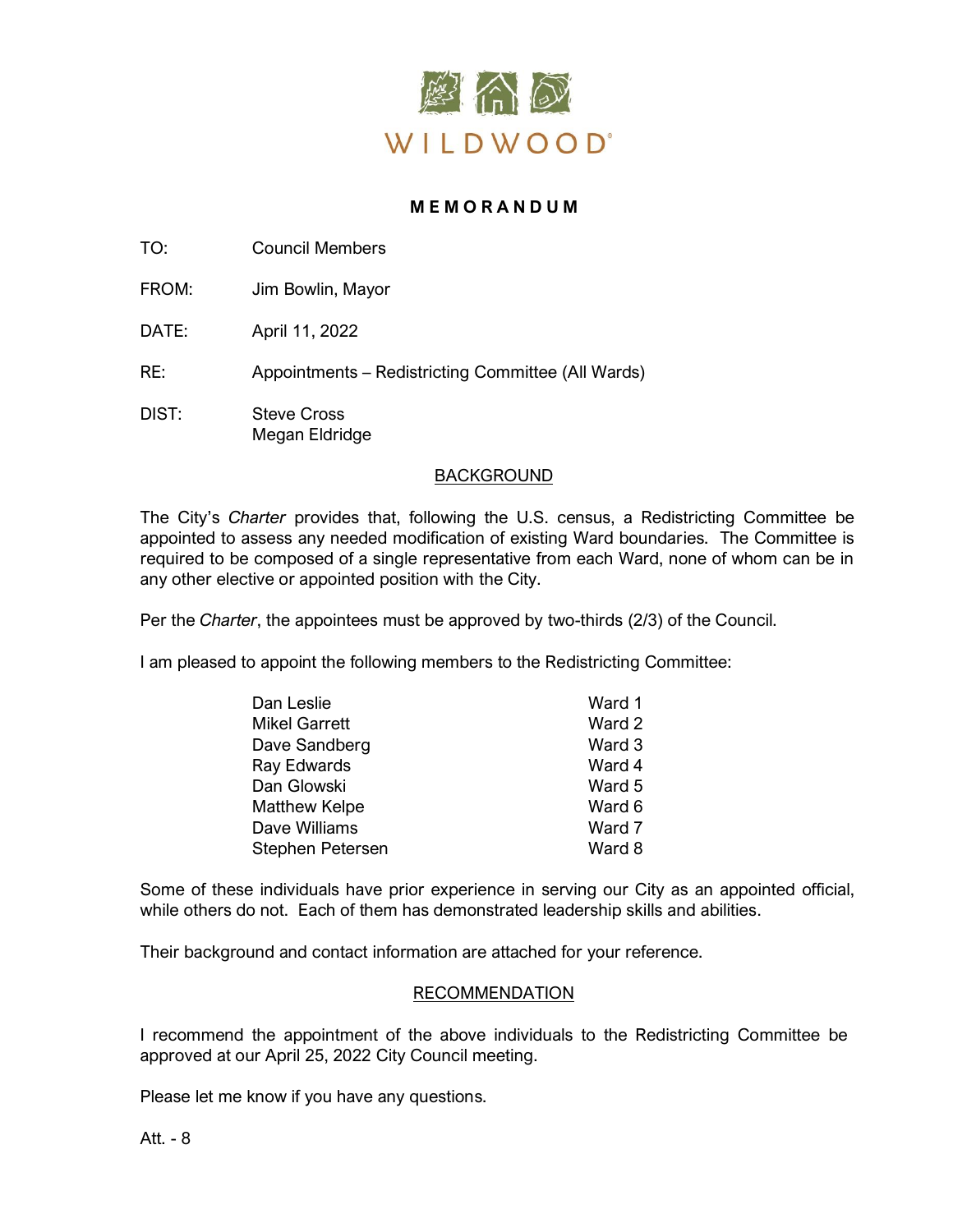## Apply to Serve on Boards and Commissions - Submission #19280

## Date Submitted: 4/19/2022

## Note:

If you receive an error message after submitting the form, please contact the City Clerk's office at 636-405-2029 or via e-mail at megan@cityofwildwood.com.

#### Name:\*

Joseph Ryan Leslie

#### Address:\*

19200 BROOKHOLLOW DR

#### City, state, and zip code:\*

WILDWOOD

## Phone number:\*

**Work phone number:** 

6789199999

#### Email address:\*

JRLESLIE7791@GMAIL.COM

## Ward:\*

 $\mathbf{1}$ 

## Occupation:\*

VP of Sales and Strategic Partnerships

## **Education:\***

Some College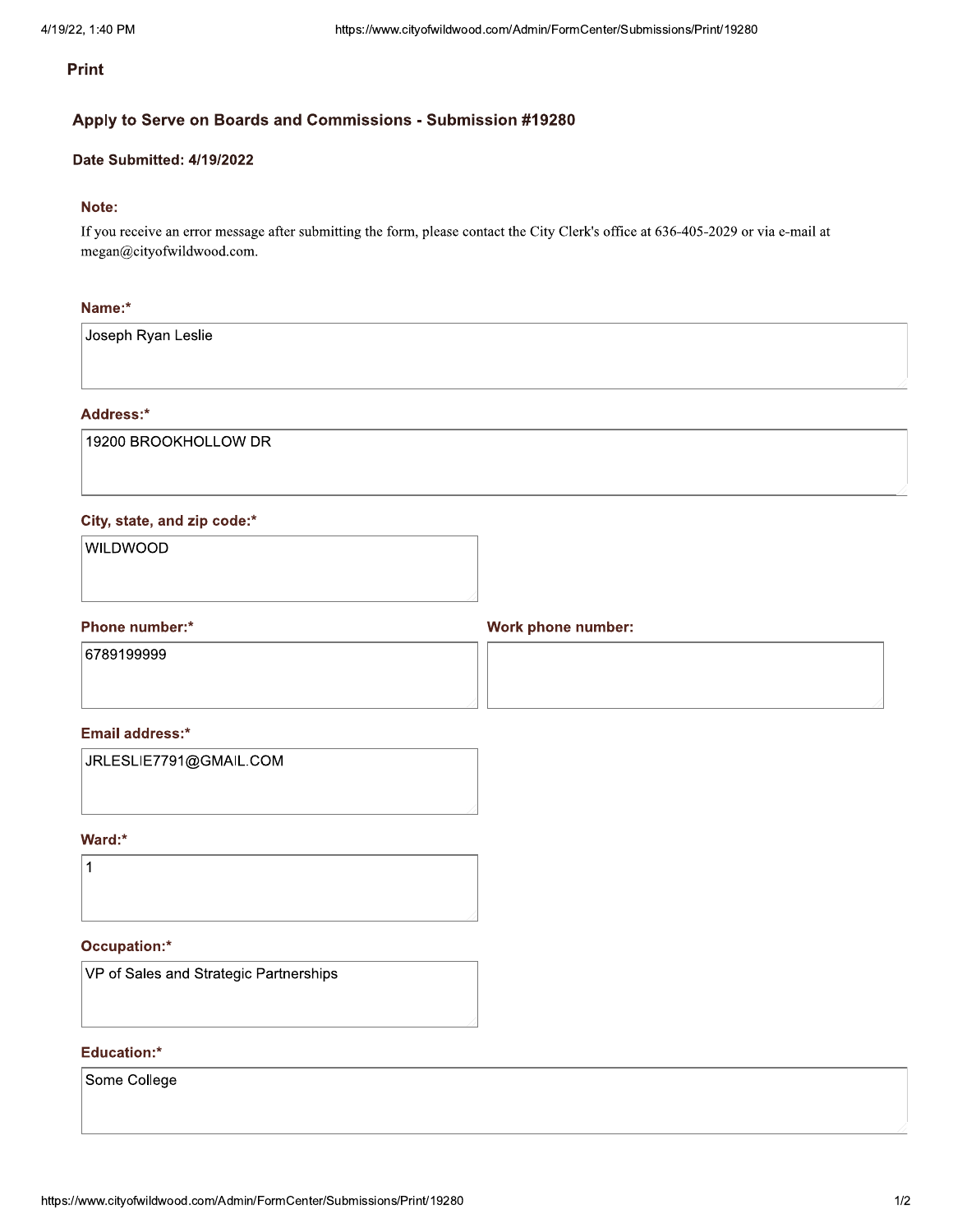- 25 years in various volunteer roles including lay leadership within the Presbyterian Church of America
- 5 years volunteering with the Boy Scouts of America
- 8 years volunteering with various Pediatric Cancer Charities

| $\mathsf{\rightarrow}$ Select the board or commission you are applying for:* |                                     |
|------------------------------------------------------------------------------|-------------------------------------|
| Architectural Review Board                                                   | • Planning and Zoning Commission    |
| <b>Board of Adjustment</b>                                                   | <b>Town Center Update Committee</b> |
| <b>Board of Ethics</b>                                                       | <b>Watershed Erosion Task Force</b> |
| <b>Board of Public Safety</b>                                                | Wildwood Celebration Commission     |
| <b>E</b> Historic Preservation Committee                                     | ◉ Other                             |

If the board or commission you want is not listed, please tell us what you are interested in apply for:

**Redistricting Committee** 

List any questions or comments you may have:

#### **Nominating city official:**

Mayor Jim Bowlin

By submitting this form, I agree that the city of Wildwood may conduct a public records search of my background.\*

 $\blacksquare$  Yes

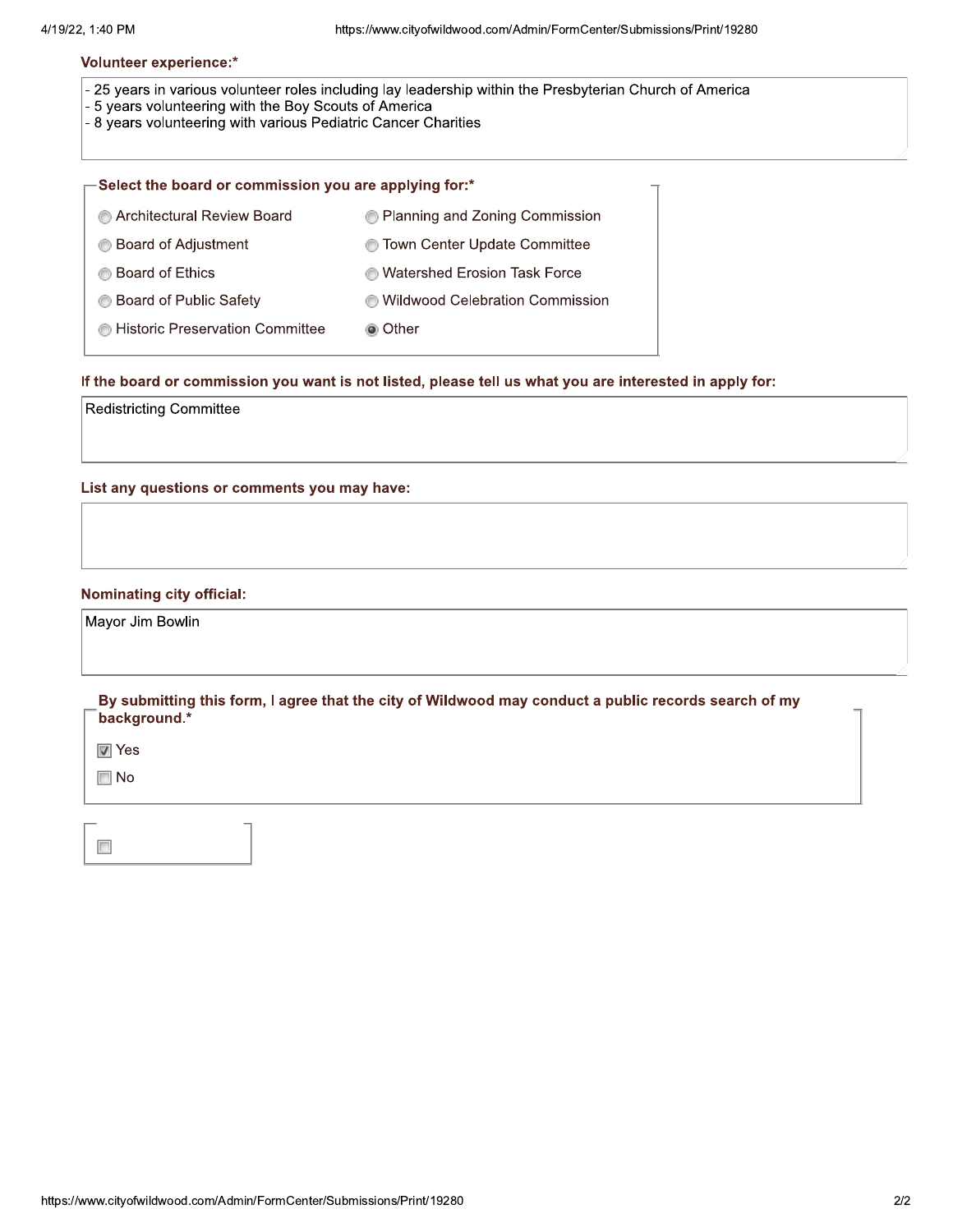## Apply to Serve on Boards and Commissions - Submission #19273

#### Date Submitted: 4/19/2022

## Note:

If you receive an error message after submitting the form, please contact the City Clerk's office at 636-405-2029 or via e-mail at megan@cityofwildwood.com.

#### Name:\*

Mikel Garrett

#### Address:\*

PO Box 586, Wildwood, MO 63040 - Mailing; 1509 Englebrook DR, Wildwood, MO 63011 - Residence

#### City, state, and zip code:\*

Wildwood, MO

#### Phone number:\*

**Work phone number:** 

314-570-6899

636-458-5055

#### Email address:\*

| mizzoutger@aol.com |  |  |
|--------------------|--|--|
|                    |  |  |
|                    |  |  |

## Ward:\*

 $\overline{2}$ 

# Occupation:\*

Insurance Agent

## **Education:\***

BS AG, University of Missouri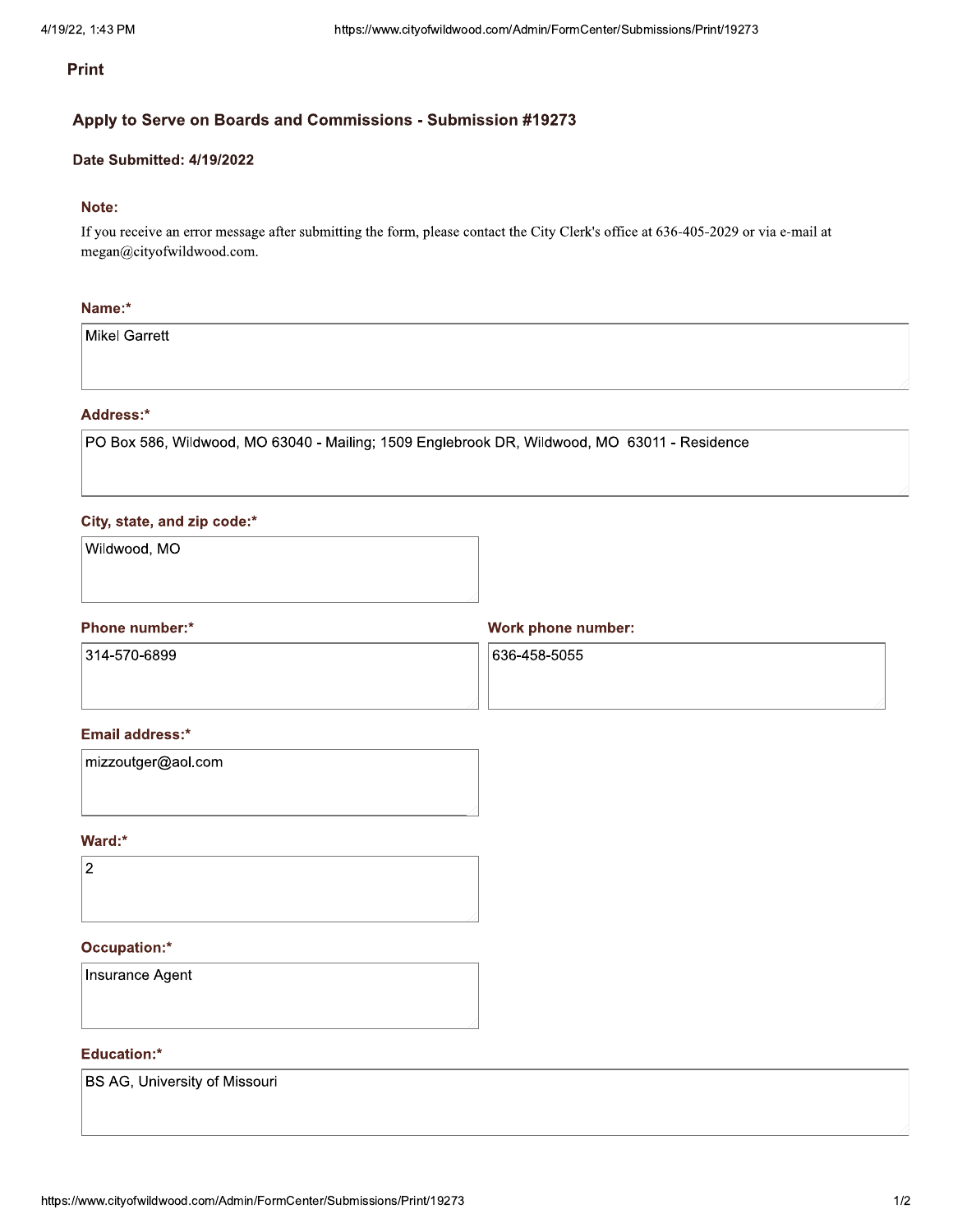Wildwood - Citizens Committee for Park Progress, Community Park Advisory Group, Board of Adjustment, and Board of Ethics; Wildwood Business Association President, Mizzou Alumni Association Chapter President, Missouri State Parks Foundation - Board of Directors, Rockwood School District Redistricting Committee

| $\mathbf -$ Select the board or commission you are applying for:* |                                        |
|-------------------------------------------------------------------|----------------------------------------|
| Architectural Review Board                                        | <b>Planning and Zoning Commission</b>  |
| Board of Adjustment                                               | <b>Town Center Update Committee</b>    |
| <b>Board of Ethics</b>                                            | <b>Watershed Erosion Task Force</b>    |
| Board of Public Safety                                            | <b>Mildwood Celebration Commission</b> |
| Historic Preservation Committee                                   | ◉ Other                                |
|                                                                   |                                        |

If the board or commission you want is not listed, please tell us what you are interested in apply for:

**Redistricting Committee** 

List any questions or comments you may have:

#### **Nominating city official:**

Jim Bowlin

By submitting this form, I agree that the city of Wildwood may conduct a public records search of my background.\*

 $\boxed{V}$  Yes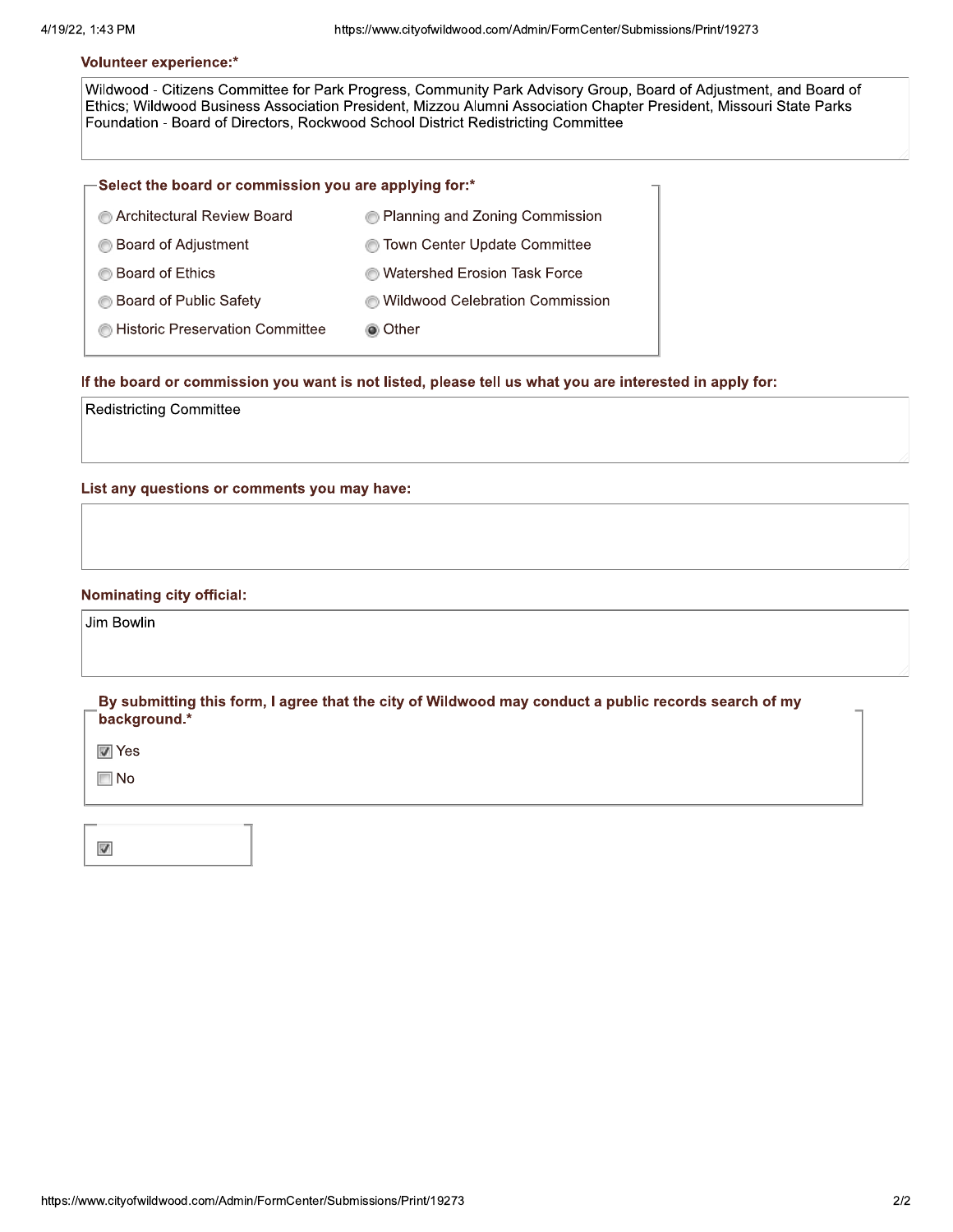## Apply to Serve on Boards and Commissions - Submission #19282

## Date Submitted: 4/19/2022

## Note:

If you receive an error message after submitting the form, please contact the City Clerk's office at 636-405-2029 or via e-mail at megan@cityofwildwood.com.

#### Name:\*

Dave Sandberg

#### Address:\*

1315 Wellington View Place

### City, state, and zip code:\*

| Wildwood, MO 63005 |  |  |
|--------------------|--|--|
|                    |  |  |

## Phone number:\*

**Work phone number:** 

636-346-7042

## Email address:\*

| dsandberg68@gmail.com |  |  |
|-----------------------|--|--|
|                       |  |  |
|                       |  |  |

## Ward:\*



## Occupation:\*

**Medical Sales** 

#### **Education:\***

**BS Biology/Chemistry**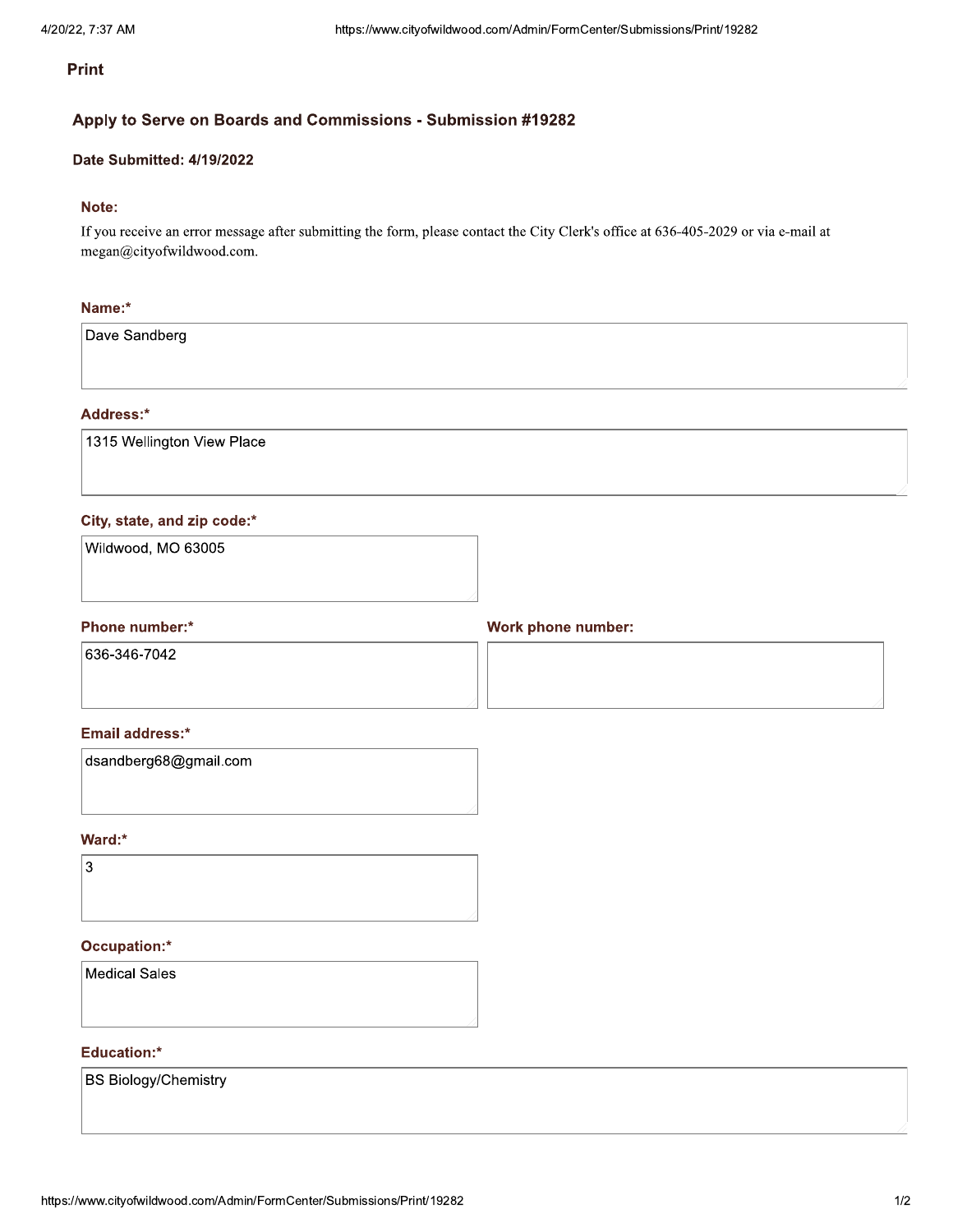Habitat for Humanity, Tour de Wildwood, CYC Soccer coach, Parkway/Rockwood Basketball coach, Parkway/Rockwood Volley coach

#### -Select the board or commission you are applying for:\*

| Architectural Review Board      | Relanning and Zoning Commission        |
|---------------------------------|----------------------------------------|
| <b>Board of Adjustment</b>      | <b>Town Center Update Committee</b>    |
| <b>Board of Ethics</b>          | <b>Matershed Erosion Task Force</b>    |
| Board of Public Safety          | <b>Mildwood Celebration Commission</b> |
| Historic Preservation Committee | ◉ Other                                |

#### If the board or commission you want is not listed, please tell us what you are interested in apply for:

Redistricting committee

List any questions or comments you may have:

#### **Nominating city official:**

Jim Bowlin

By submitting this form, I agree that the city of Wildwood may conduct a public records search of my background.\*

 $\boxed{V}$  Yes

|--|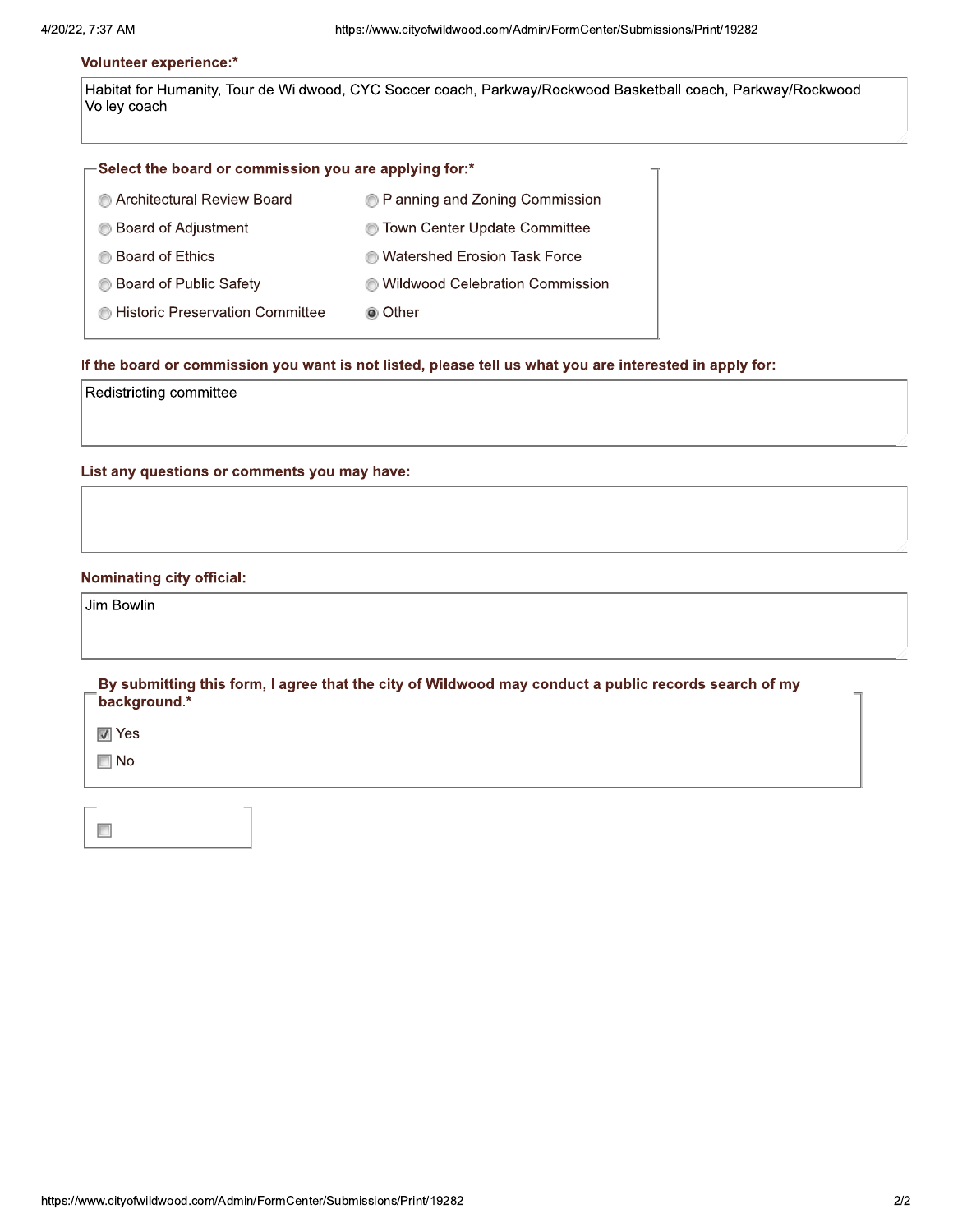## Apply to Serve on Boards and Commissions - Submission #19266

#### Date Submitted: 4/18/2022

## Note:

If you receive an error message after submitting the form, please contact the City Clerk's office at 636-405-2029 or via e-mail at megan@cityofwildwood.com.

## Name:\*

|  | Ray Edwards |  |
|--|-------------|--|
|--|-------------|--|

## Address:\*

552 Red Rock Dr

## City, state, and zip code:\*

| Wildwood |  | <b>STARTED AT THE ASSESSED FOR THE R</b> |
|----------|--|------------------------------------------|
|          |  |                                          |
|          |  |                                          |

## Phone number:\*

Work phone number:

314-496-9056

#### Email address:\*

| edwards.echr@gmail.com |
|------------------------|
|                        |
|                        |
|                        |
|                        |
|                        |
|                        |
|                        |

#### Ward:\*

 $\overline{4}$ 

## Occupation:\*

Adjunct Professor, Maryville University

## Education:\*

Doctor of Management Degree, Webster University; Master of Public Administration and Bachelor degrees in Political Science and Journalism, University of Colorado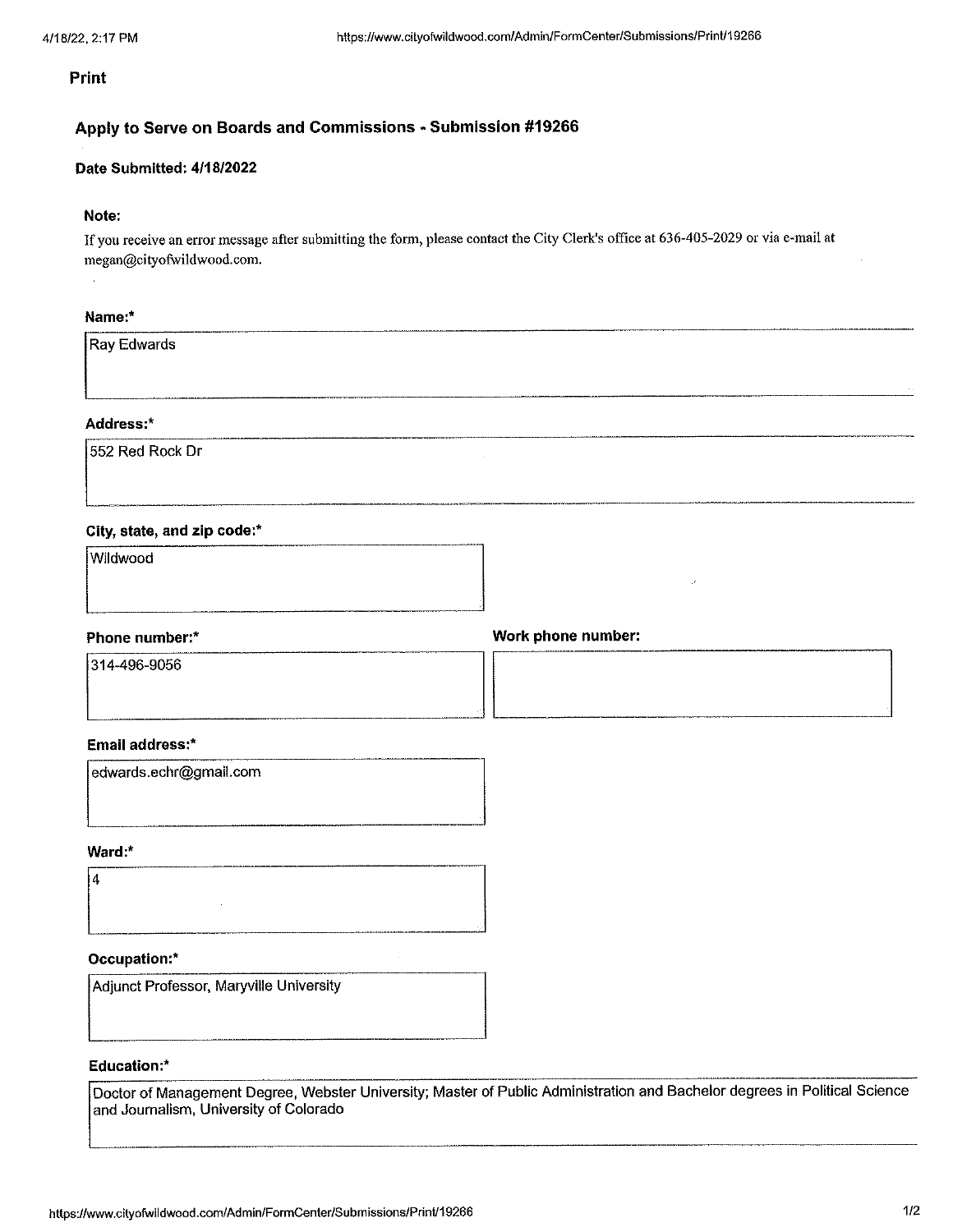I have extensive volunteer experience including the Wildwood Town Center Committee, trustee for the Estates of Winding Trails in Wildwood, SCORE business coaching, and service on several non-profit boards.

| -Select the board or commission you are applying for:* |                                                              |
|--------------------------------------------------------|--------------------------------------------------------------|
| Architectural Review Board                             | <b><i>C</i></b> Planning and Zoning Commission               |
| ⊙ Board of Adjustment                                  | <b><i><b>Town Center Update Committee</b></i></b>            |
| ⊙ Board of Ethics                                      | <b>O</b> Watershed Erosion Task Force                        |
| <b>Board of Public Safety</b>                          | <b><i><sup>25</sup>)</i></b> Wildwood Celebration Commission |
| Alistoric Preservation Committee                       | ⊚ Other                                                      |
|                                                        |                                                              |

# If the board or commission you want is not listed, please tell us what you are interested in apply for:

Ward Redistricting Committee

List any questions or comments you may have:

#### Nominating city official:

Mayor Jim Bowlin

By submitting this form, I agree that the city of Wildwood may conduct a public records search of my background.\*

 $\boxed{7}$  Yes

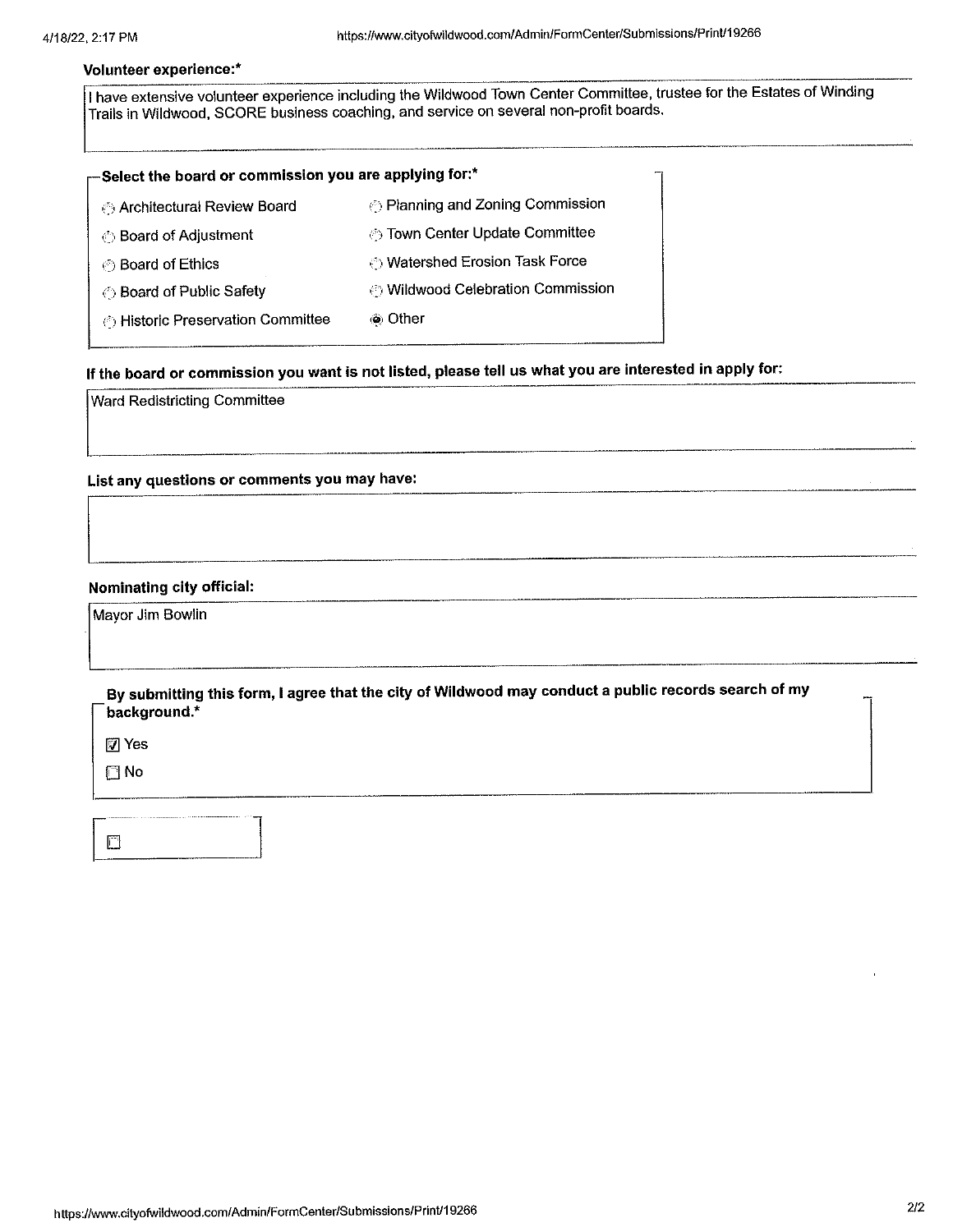# Apply to Serve on Boards and Commissions - Submission #19271

## Date Submitted: 4/18/2022

## Note:

If you receive an error message after submitting the form, please contact the City Clerk's office at 636-405-2029 or via e-mail at megan@cityofwildwood.com.

## Name:\*

Dan Glowski

## Address:\*

17039 Fire Glow Drive

## City, state, and zip code:\*

Wildwood

|      |  | -----<br>--- | $\sim$ |
|------|--|--------------|--------|
| ____ |  |              |        |

## Phone number:\*

13146148507

Work phone number:

## Email address:\*

| dan.glowski@aol.com |  |
|---------------------|--|
|                     |  |
|                     |  |

## Ward:\*

5

## Occupation:\*

Retired

# **Education:\***

B.F.A. Alma College 1980 J.D. Washington University 1983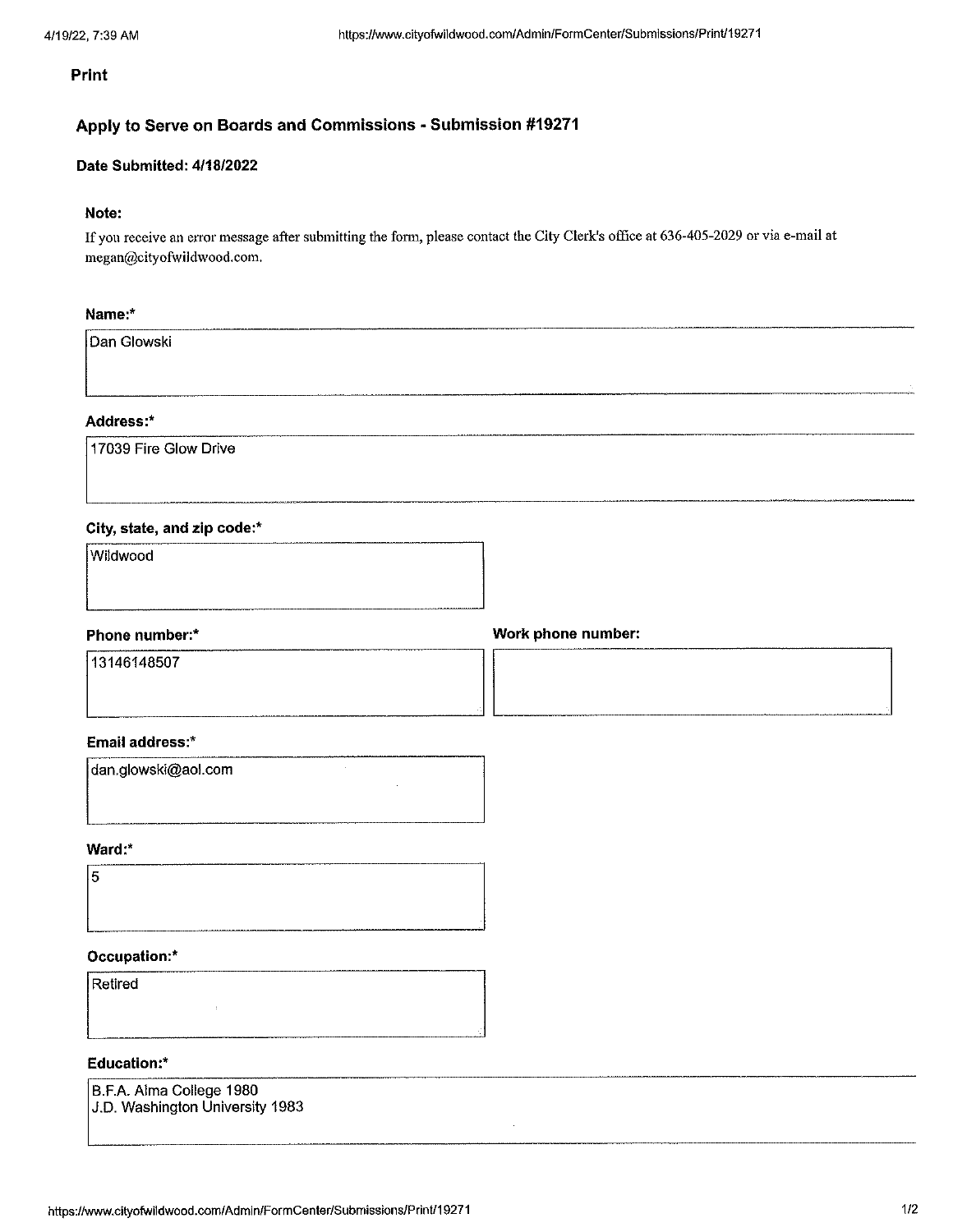Most recently served as a member of the Wildwood Community Outreach Task Force. 25 years with the City of Brentwood, including 8 years as Alderman, and 12 years on the Planning and Zoning Commission; Manchester Road Improvement Committee, Parks and Recreation Advisory Committee, Board of Adjustment, TIF Commission and Redevelopment Corporation.

| $\Gamma$ Select the board or commission you are applying for:* |  |
|----------------------------------------------------------------|--|
|----------------------------------------------------------------|--|

| ⊙ Architectural Review Board            | $\binom{3}{2}$ Planning and Zoning Commission |
|-----------------------------------------|-----------------------------------------------|
| ◯ Board of Adjustment                   | © Town Center Update Committee                |
| ⊙ Board of Ethics                       | ⊙ Watershed Erosion Task Force                |
| <b>Board of Public Safety</b>           | ⊙ Wildwood Celebration Commission             |
| <b>Alistoric Preservation Committee</b> | ⊚ Other                                       |
|                                         |                                               |

# If the board or commission you want is not listed, please tell us what you are interested in apply for:

**Redistricting Committee** 

List any questions or comments you may have:

#### Nominating city official:

Jim Bowlin

By submitting this form, I agree that the city of Wildwood may conduct a public records search of my background.\*

 $\boxdot$  Yes

 $\square$  No

| --- |
|-----|
| ۰   |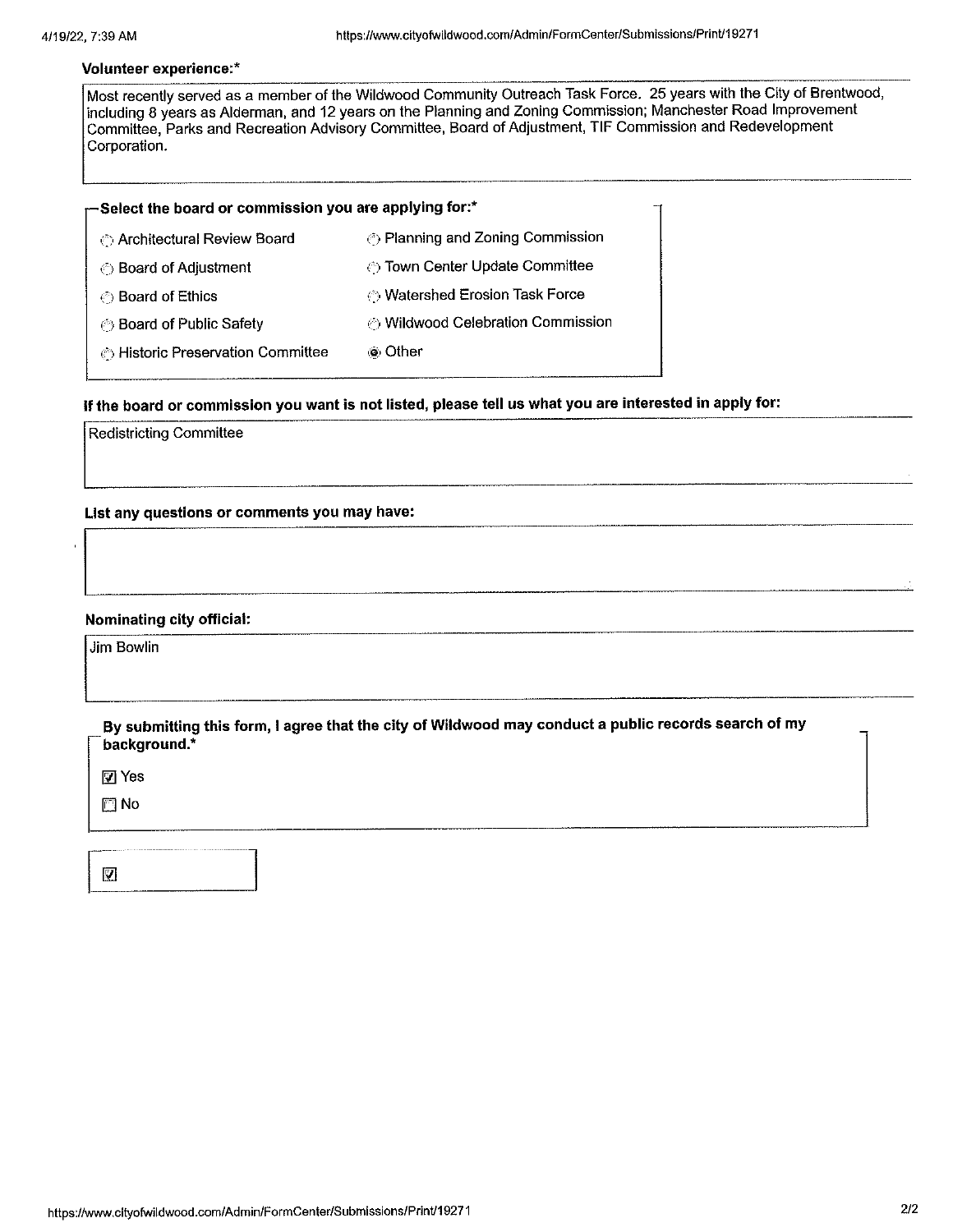# Apply to Serve on Boards and Commissions - Submission #19272

# Date Submitted: 4/18/2022

#### Note:

If you receive an error message after submitting the form, please contact the City Clerk's office at 636-405-2029 or via e-mail at megan@cityofwildwood.com.

## Name:\*

Matthew Kelpe

## Address:\*

4150 Hencken Road

## City, state, and zip code:\*

| Wildwood, MO 63069 |  |  |
|--------------------|--|--|
|                    |  |  |
|                    |  |  |

#### Phone number:\*

Work phone number:

314-393-2040

#### **Email address:\***

matthewkelpe@gmail.com

 $\epsilon$ 

#### Ward:\*

l6

## Occupation:\*

Operating Engineer/Foreman, Kelpe Contracting, Inc.

### **Education:\***

Bachelor's of Arts in Business Administration, Lindenwood University, 2017 Master's of Construction Management, Washington University in St. Louis, 2022 (expected graduation is spring '22)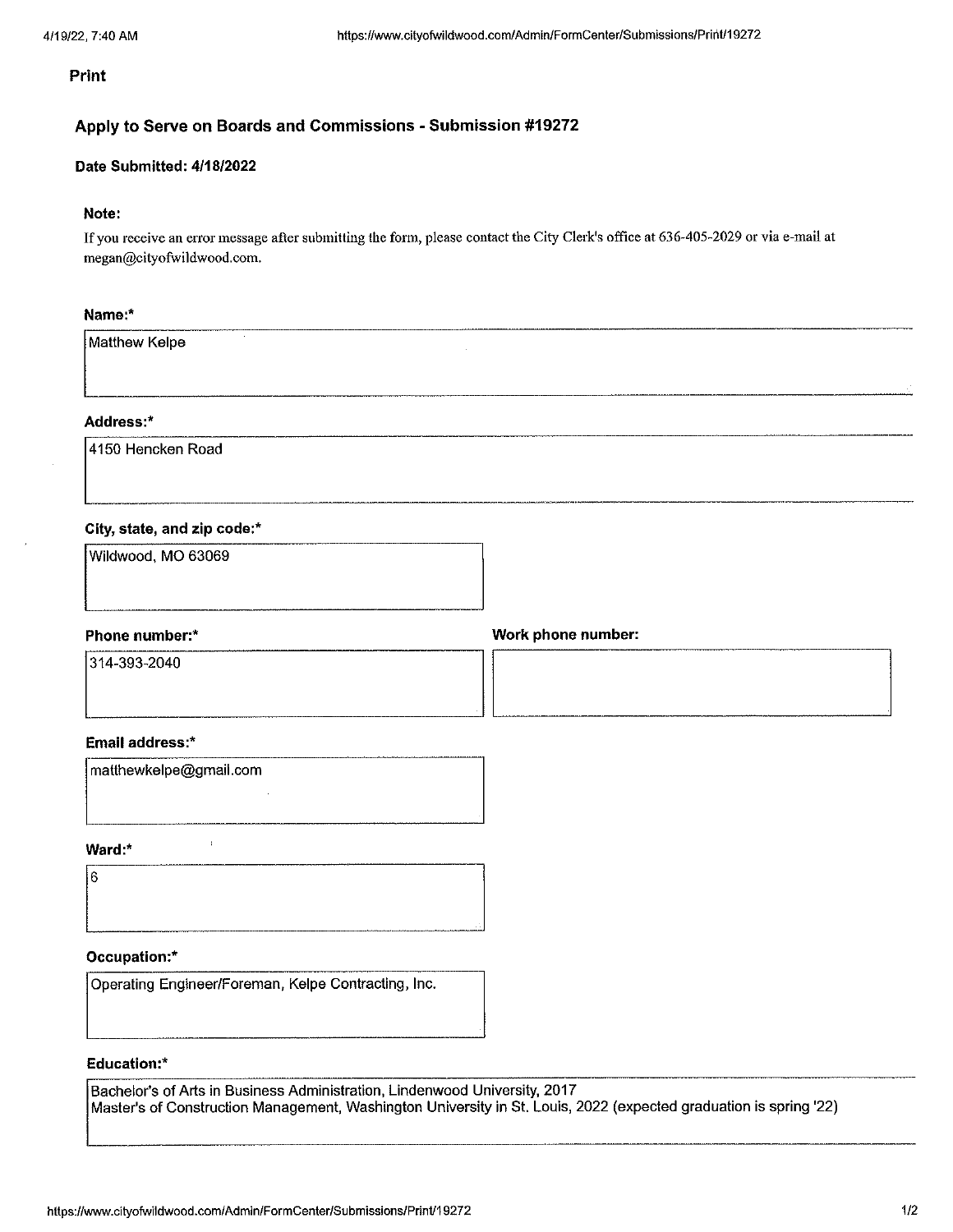St. Mark's Lutheran Church, Eureka, MO - Various projects and committees (2004-2017) Lutheran Student Union, Lindenwood University - President (2014-2017) Wildwood Historical Society - Newsletter Editor, Secretary, other roles (2004-2013)

| $-$ Select the board or commission you are applying for:*  |                                       |  |
|------------------------------------------------------------|---------------------------------------|--|
| ← Architectural Review Board                               | @ Planning and Zoning Commission      |  |
| ⊙ Board of Adjustment                                      | town Center Update Committee          |  |
| ◯ Board of Ethics                                          | <b>O</b> Watershed Erosion Task Force |  |
| <b><i>Soard of Public Safety</i></b>                       | ⊙ Wildwood Celebration Commission     |  |
| <b><i>S</i></b> Historic Preservation Committee<br>⊚ Other |                                       |  |
|                                                            |                                       |  |

# If the board or commission you want is not listed, please tell us what you are interested in apply for:

**Redistricting Committee** 

List any questions or comments you may have:

#### Nominating city official:

Mayor Jim Bowlin

| By submitting this form, I agree that the city of Wildwood may conduct a public records search of my<br>background.* |  |
|----------------------------------------------------------------------------------------------------------------------|--|
| 网 Yes                                                                                                                |  |
| ा No                                                                                                                 |  |

|  | ------------------------- |  |
|--|---------------------------|--|
|  |                           |  |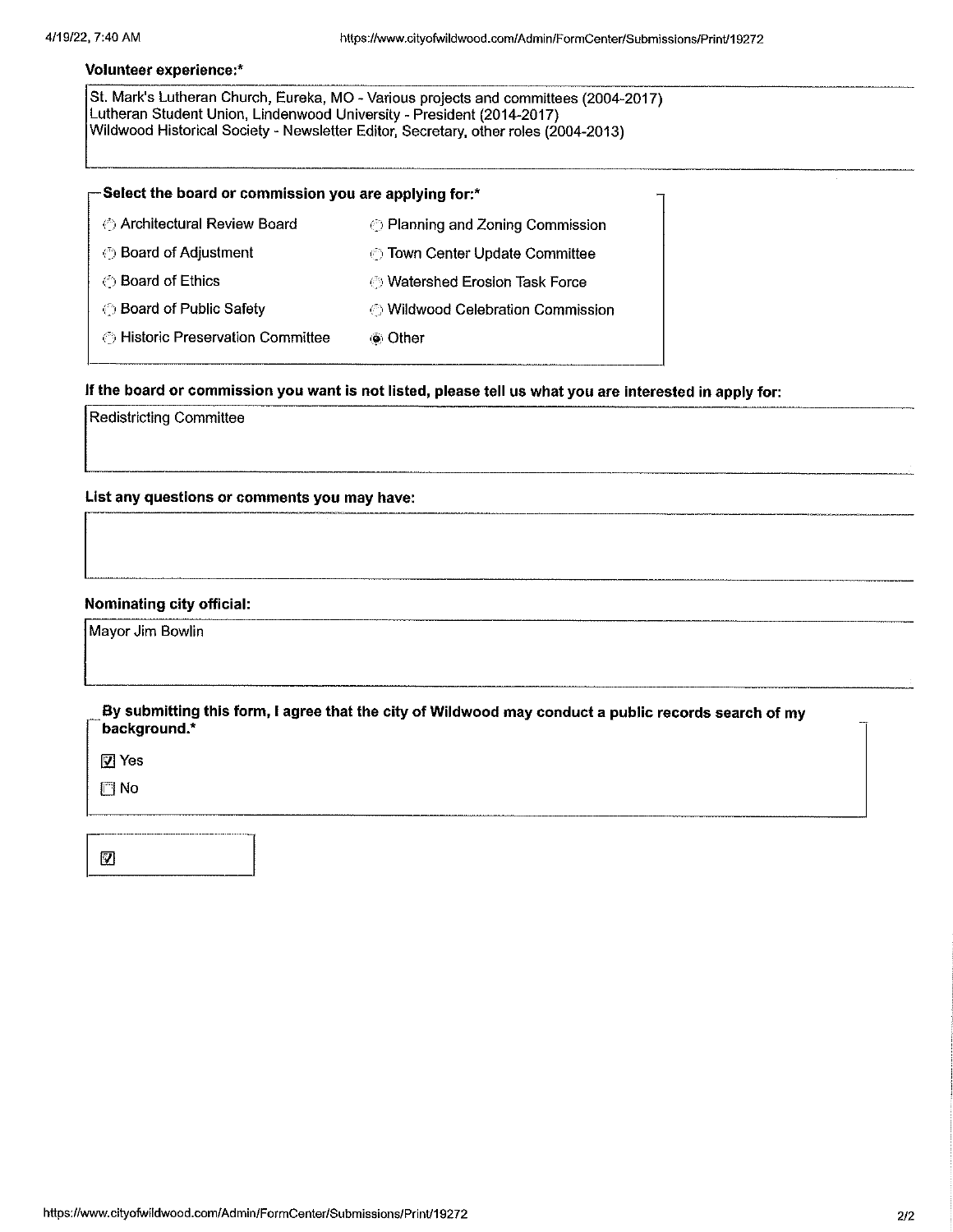## Apply to Serve on Boards and Commissions - Submission #19349

#### Date Submitted: 4/20/2022

## Note:

If you receive an error message after submitting the form, please contact the City Clerk's office at 636-405-2029 or via e-mail at megan@cityofwildwood.com.

#### Name:\*

Dave Williams

#### Address:\*

16079 Nantucket Island Drive

### City, state, and zip code:\*

Wildwood

#### Phone number:\*

Work phone number:

314-406-7833

#### Email address:\*

| the_daveoh@yahoo.com |  |
|----------------------|--|
|                      |  |
|                      |  |

#### Ward:\*



## Occupation:\*

Finance

#### **Education:\***

BS: Accounting, Evangel University - 1991 Master of Accountancy: MO State University - 1993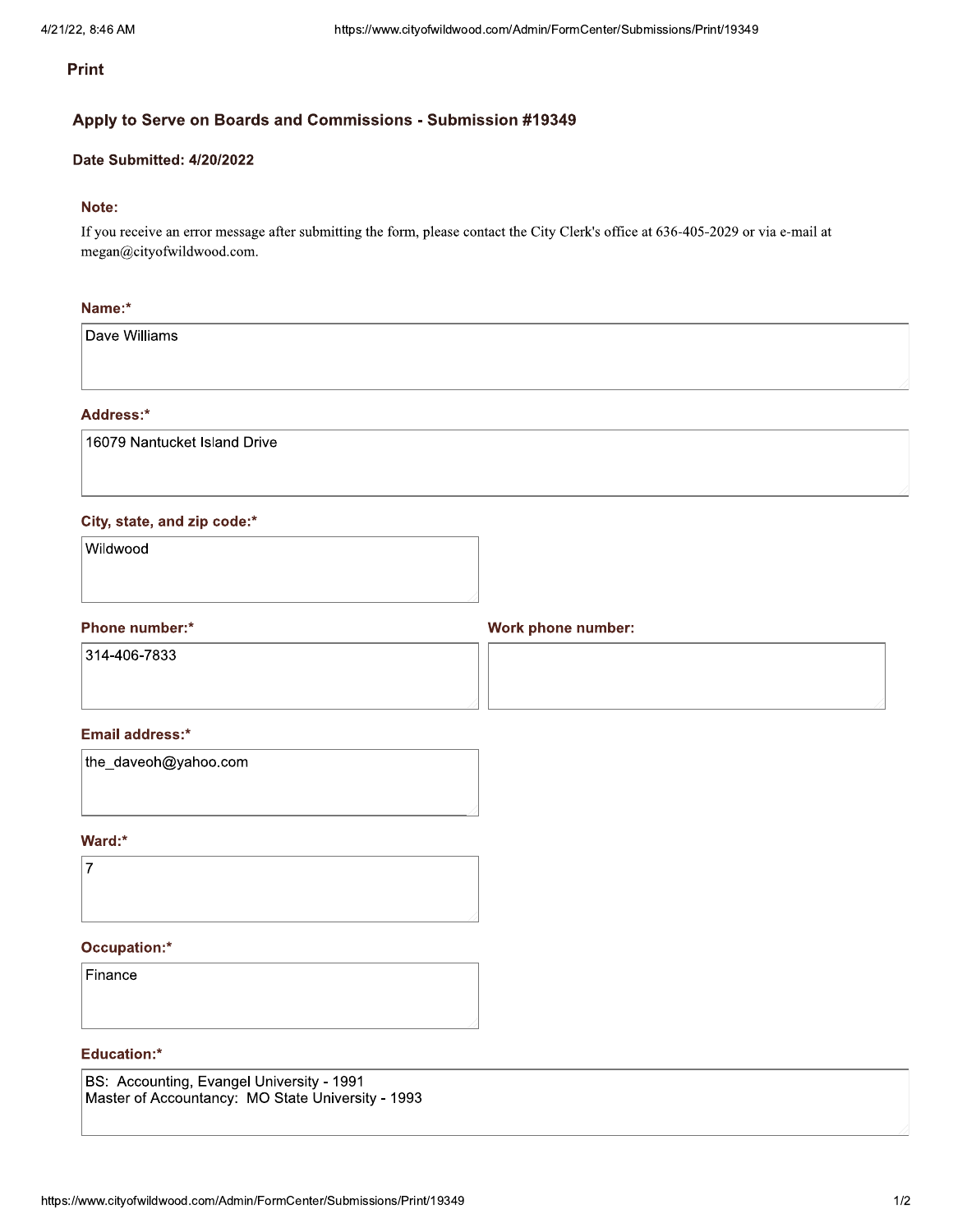Wildwood Board of Public Safety - approx 3 months total President, Nantucket HOA

| $\mathbf{-}$ Select the board or commission you are applying for:* |                                     |  |
|--------------------------------------------------------------------|-------------------------------------|--|
| Architectural Review Board                                         | • Planning and Zoning Commission    |  |
| Board of Adjustment<br>⊙                                           | Town Center Update Committee<br>⊙   |  |
| <b>Board of Ethics</b>                                             | <b>Matershed Erosion Task Force</b> |  |
| Board of Public Safety                                             | Wildwood Celebration Commission     |  |
| Historic Preservation Committee                                    | ◉ Other                             |  |

#### If the board or commission you want is not listed, please tell us what you are interested in apply for:

Wildwood Redistricting Committee

List any questions or comments you may have:

#### **Nominating city official:**

Mayor Bowlin

By submitting this form, I agree that the city of Wildwood may conduct a public records search of my background.\*

 $\boxed{V}$  Yes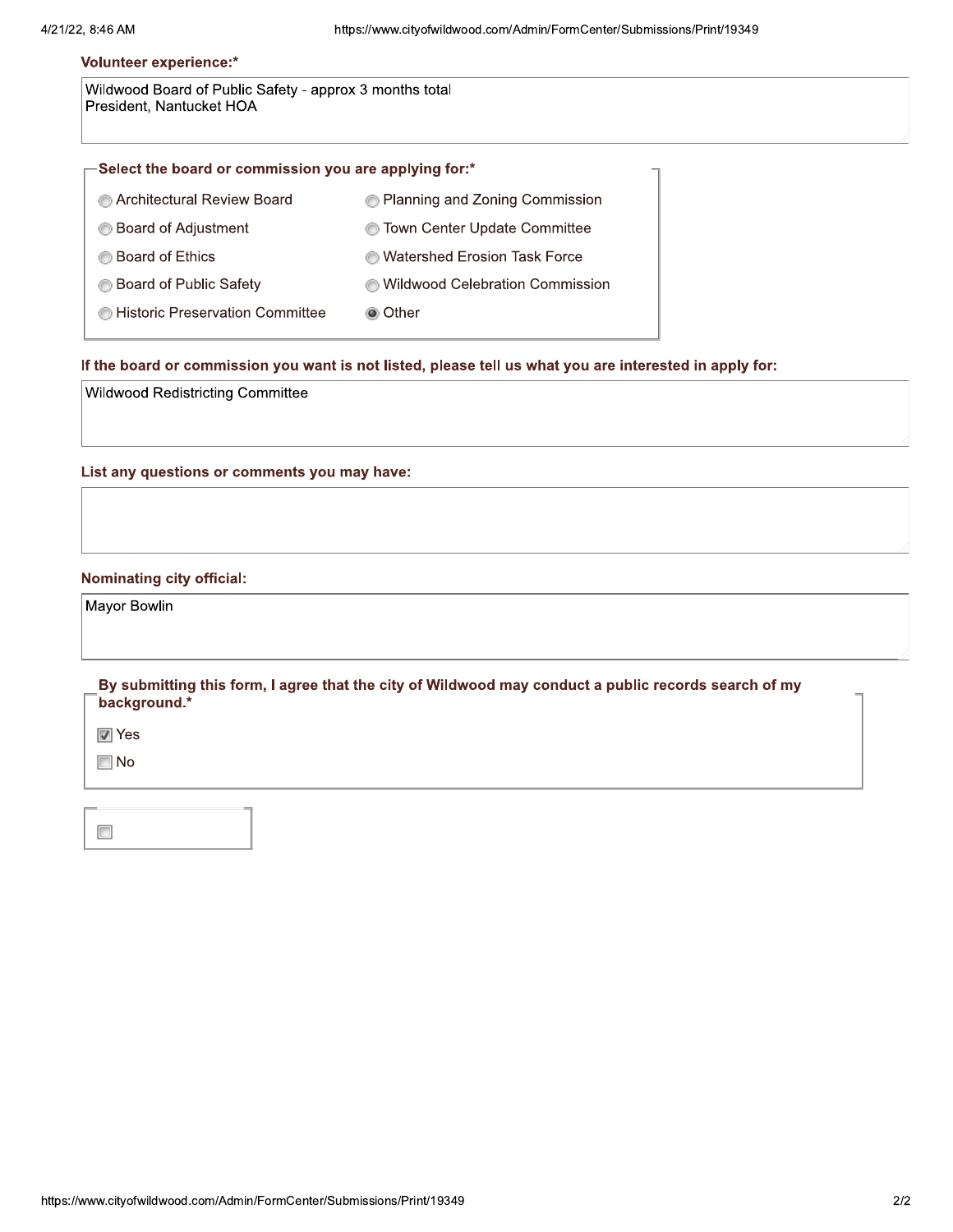## Apply to Serve on Boards and Commissions - Submission #19346

## Date Submitted: 4/20/2022

## Note:

If you receive an error message after submitting the form, please contact the City Clerk's office at 636-405-2029 or via e-mail at megan@cityofwildwood.com.

#### Name:\*

Stephen Petersen

#### Address:\*

2641 East Ave

#### City, state, and zip code:\*

Grover

## Phone number:\*

**Work phone number:** 

6363464144

### Email address:\*

stevepetersen5555@gmail.com

## Ward:\*

8

## Occupation:\*

Retired

#### **Education:\***

Indiana University - BA, MS, EdD